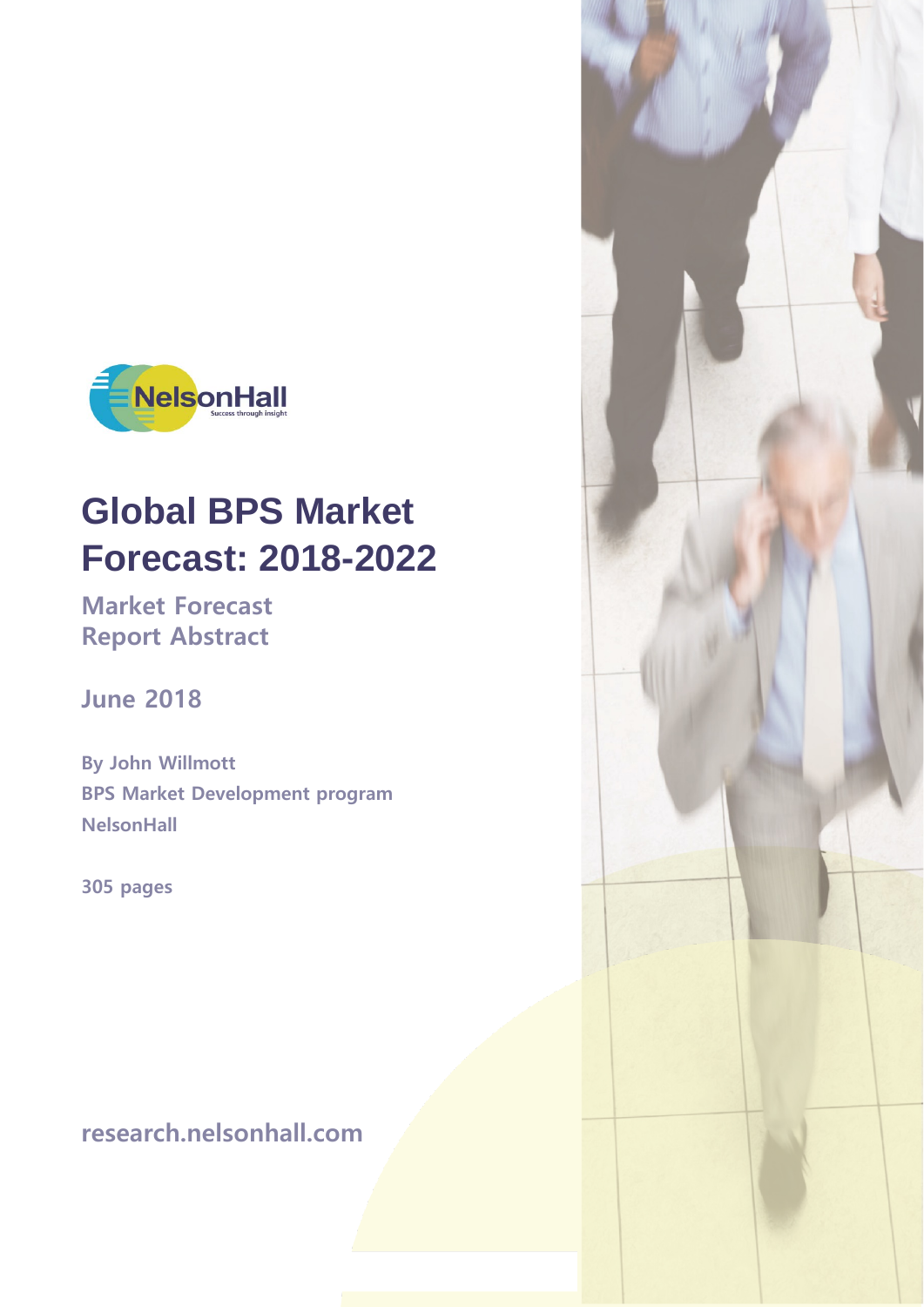



## **Who Is This Report For?**

NelsonHall's "Global BPS Market Forecast: 2018-2022" report is a comprehensive market forecast report designed for:

- Sourcing managers monitoring the business process outsourcing (BPS) industry and identifying vendor suitability for shortlists and RFPs
- Executives seeking assistance in identifying levels of BPS vendor presence by service line and geography
- Vendor marketing, sales and business managers looking to benchmark themselves against their peers
- Financial analysts and investors specializing in the support services sector.

#### **Scope of the Report**

The report provides a forecast for the global business process outsourcing market overall and by geography and by service line. It covers the following:

- The BPS market size for 2017 and the forecast for the BPS market through 2018 to 2022
- The BPS market size and forecast for North America, specifically covering the U.S. and Canada, EMEA, specifically covering U.K., France, Germany, and Italy, Asia Pacific and Latin America
- The BPS market size and forecast for front-office BPS covering customer management services and document management
- The BPS market size and forecast for industry-specific or middle-office BPS covering insurance, banking, healthcare, and government industry-specific BPS along with supply chain management BPS, KPO, and analytics operations
- The BPS market size and forecast for back-office BPS covering HR outsourcing, finance and accounting outsourcing, and procurement outsourcing along with legal process outsourcing and corporate secretarial services
- Identification of the leading vendors together with their revenues and market shares by geography and service line.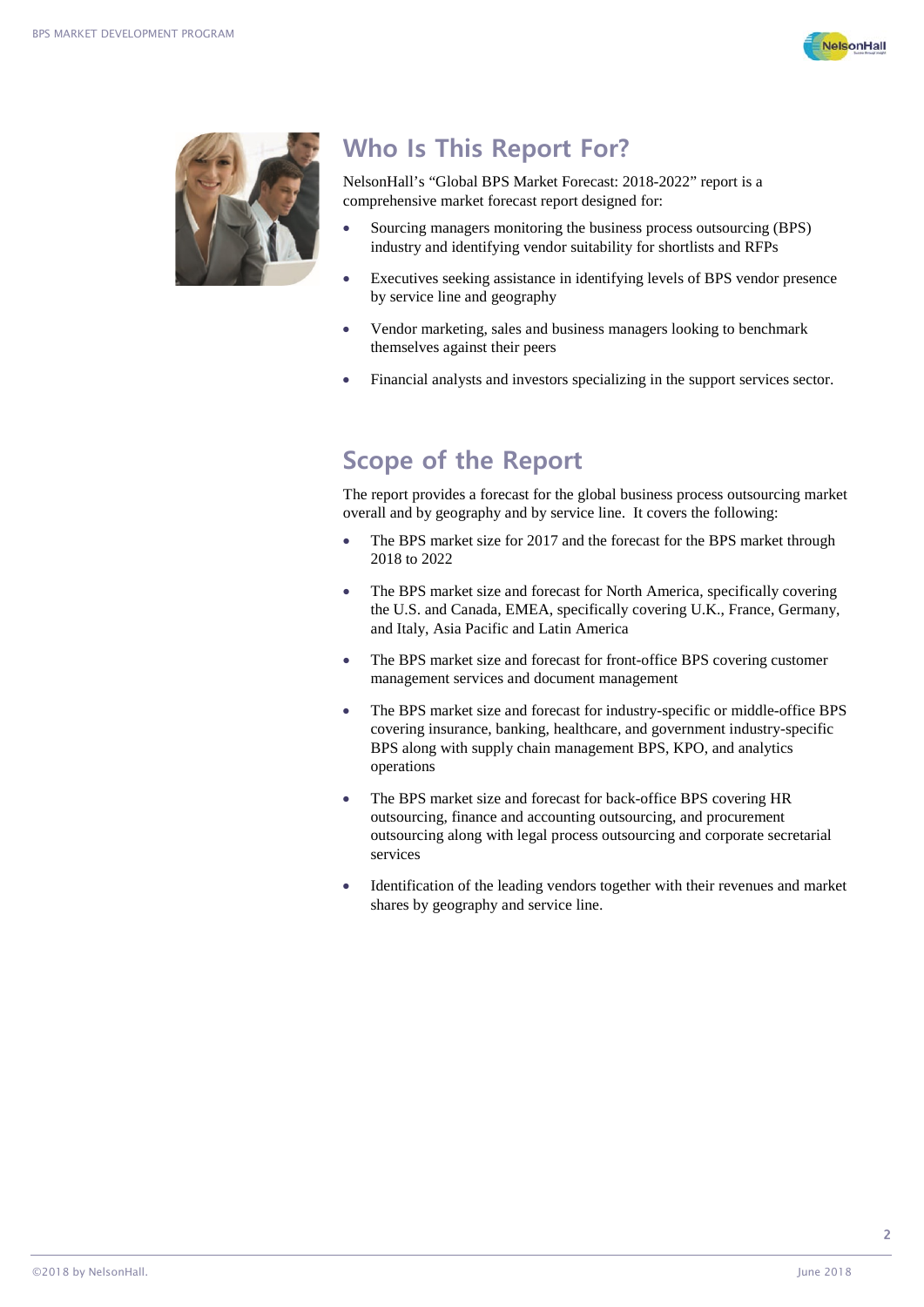

## **Key Findings & Highlights**

NelsonHall's "BPS Market Forecast: 2018-2022" consists of 305 pages.

It is a comprehensive forecast of the BPS sector and is complemented by NelsonHall's self-service forecasting facility which enables users to download forecasts and vendor shares tailored to their needs across any combination of 81 BPS service lines, 39 geographies, and 39 industry sectors.

2017 has been an excellent year for pure-play BPS vendors and, going forward, the need for process reimagination and digitalization supported by the possibilities created by new technologies is increasing opportunities for BPS vendors both to extend the scope of existing contracts and to assist clients in identifying and implementing new digital process models and new ways of working within their shared services and retained organizations. The automation opportunity in BPS is rapidly moving beyond RPA, through NLP, into service delivery involving completely new combinations of technologies and channels.

#### **Contents**

1. BPS Market Forecast by Geography

|    | <b>Global Overview</b>                                        |
|----|---------------------------------------------------------------|
|    | North America                                                 |
|    | <b>United States</b>                                          |
|    | Canada<br>$\overline{\phantom{a}}$                            |
|    | <b>EMEA</b>                                                   |
|    | U.K. & Ireland<br>$\overline{a}$                              |
|    | Germany<br>$\overline{a}$                                     |
|    | France<br>$\overline{a}$                                      |
|    | Italy<br>$\overline{a}$                                       |
|    | <b>Rest of Continental Europe</b><br>$\overline{\phantom{0}}$ |
|    | Africa & Middle East                                          |
|    | Asia Pacific<br>$\overline{\phantom{a}}$                      |
|    | Latin America<br>$\blacksquare$                               |
| 2. | BPS Market Forecast by Service Type                           |
|    | <b>BPS Market Overview</b>                                    |
|    | Front Office BPS                                              |
|    | <b>CX Services</b><br>$\overline{a}$                          |
|    | Document Management<br>$\blacksquare$                         |
|    | Sales & Marketing Outsourcing                                 |
|    | Middle Office BPS                                             |
|    | <b>Insurance BPS</b>                                          |
|    | <b>Banking BPS</b><br>$\overline{\phantom{0}}$                |
|    | <b>Government BPS</b>                                         |
|    | <b>Healthcare Provider BPS</b><br>$\overline{a}$              |
|    | <b>Supply Chain Management</b>                                |
|    |                                                               |